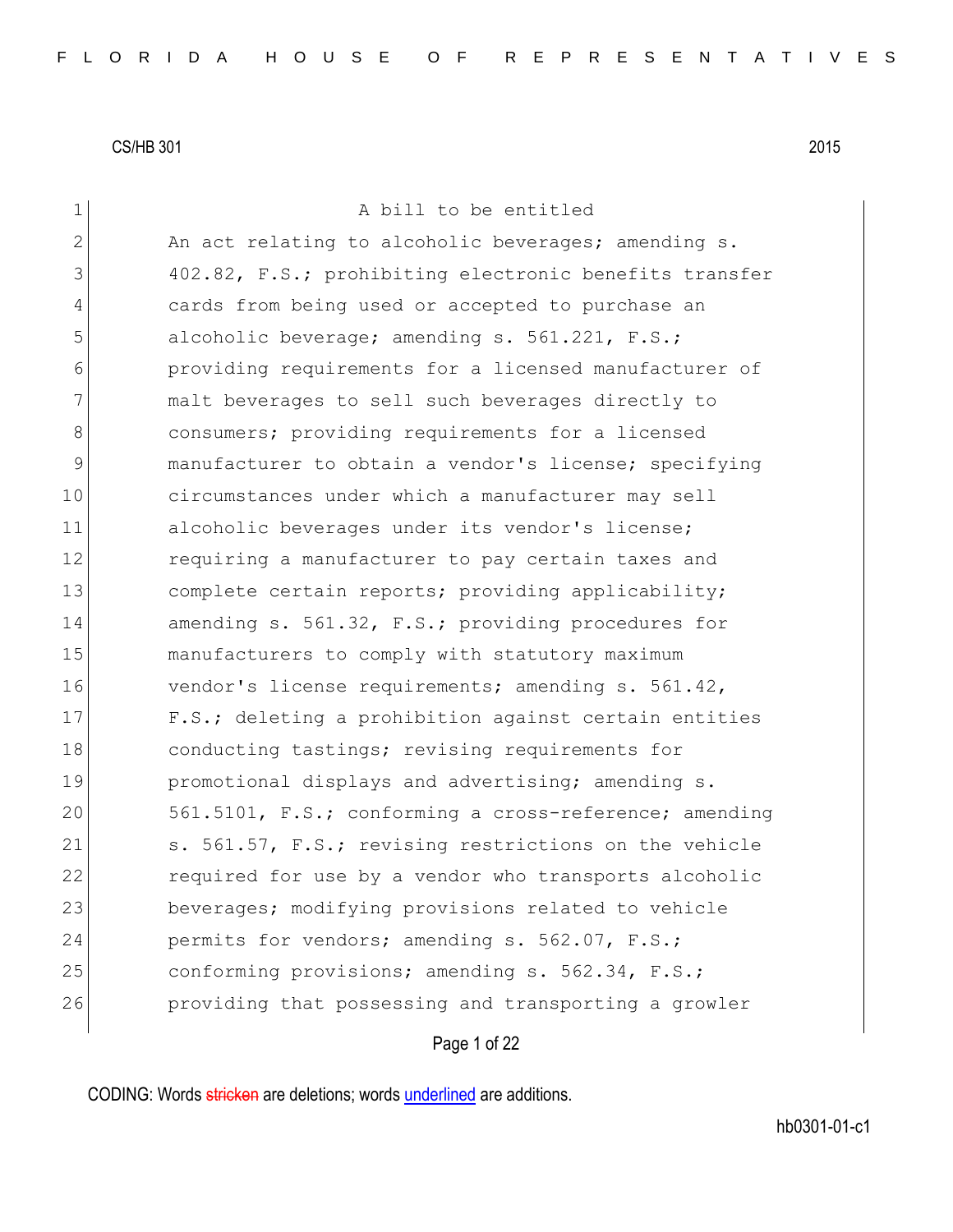27 is lawful; amending s. 563.06, F.S.; conforming 28 provisions; providing for a malt beverage to be 29 packaged in a growler; providing requirements for 30 growlers; creating s. 563.09, F.S.; authorizing a 31 licensed manufacturer, distributor, or importer, or 32 any contracted third-party agent thereof, of malt 33 beverages to conduct a malt beverage tasting; 34 providing requirements and limitations; creating s. 35 563.10, F.S.; requiring the Department of 36 Transportation to install certain directional signs at 37 Specified locations upon the request of a craft 38 brewery licensed in this state; requiring the 39 requesting craft brewery to pay specified costs; 40 amending s. 565.03, F.S.; defining the term "branded 41 product"; revising the limitation on the number of 42 containers that may be sold to consumers by craft 43 distilleries; applying such limitation to individual 44 containers for each branded product; prohibiting a 45 craft distillery from shipping or arranging to ship 46 any of its distilled spirits to consumers; limiting 47 The sale and delivery of distilled spirits; revising a 48 restriction on certain craft distillery ownership; 49 requiring the Department of Transportation to install 50 certain directional signs at specified locations upon 51 the request of a craft distillery licensed in this 52 state; requiring the requesting craft distillery to

Page 2 of 22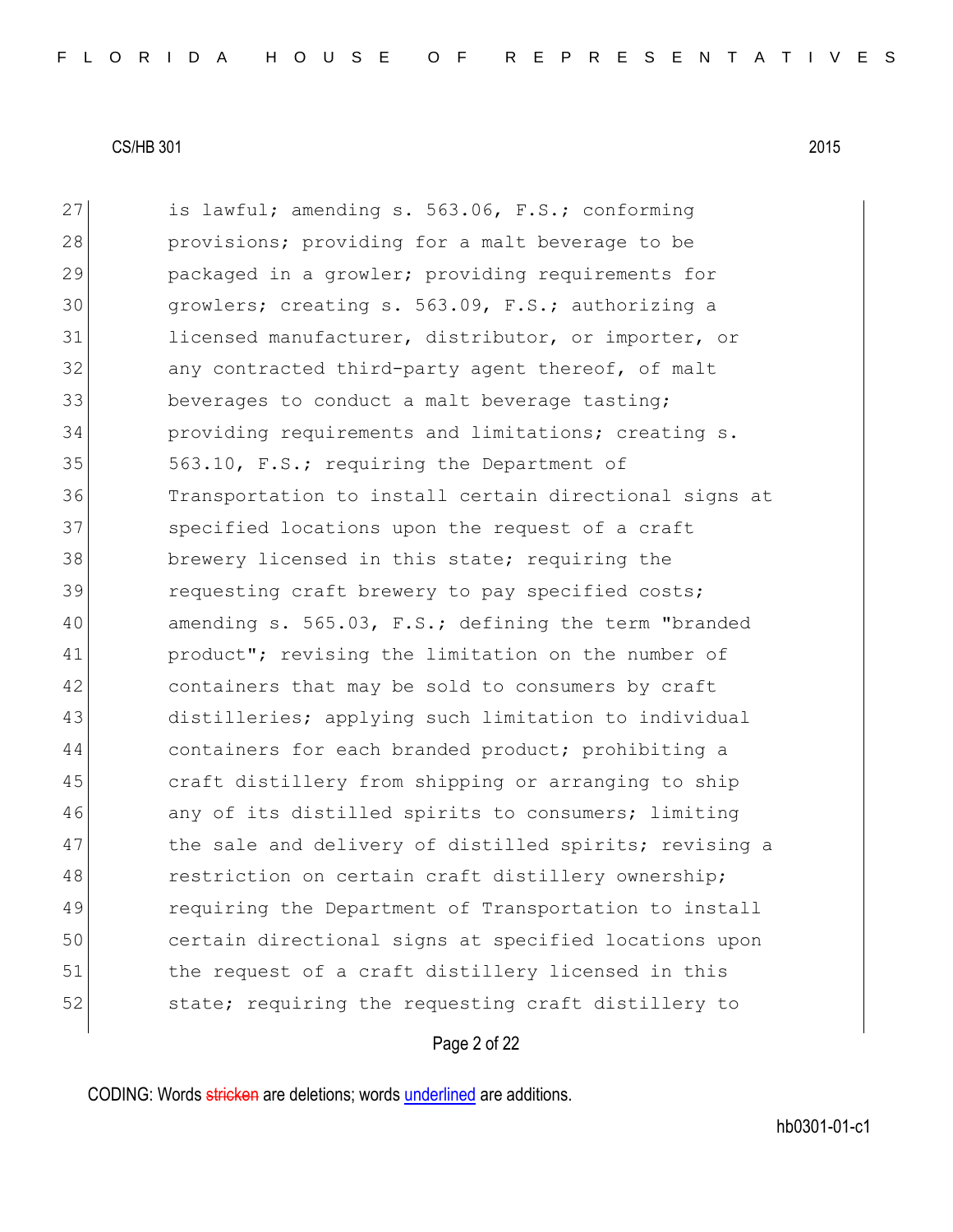| 53 | pay specified costs; providing an effective date.                |
|----|------------------------------------------------------------------|
| 54 |                                                                  |
| 55 | Be It Enacted by the Legislature of the State of Florida:        |
| 56 |                                                                  |
| 57 | Section 1. Paragraph (a) of subsection (4) of section            |
| 58 | 402.82, Florida Statutes, is amended to read:                    |
| 59 | 402.82 Electronic benefits transfer program.-                    |
| 60 | Use or acceptance of an electronic benefits transfer<br>(4)      |
| 61 | card is prohibited at the following locations or for the         |
| 62 | following activities:                                            |
| 63 | The purchase of an alcoholic beverage as defined in s.<br>(a)    |
| 64 | 561.01 and sold pursuant to the Beverage Law and the purchase of |
| 65 | any item sold at An establishment licensed under the Beverage    |
| 66 | Law to sell distilled spirits as a vendor and restricted as to   |
| 67 | the types of products that can be sold under ss. 565.04 and      |
| 68 | $565.045$ or a bottle club as defined in s. 561.01.              |
| 69 | Section 2. Subsection (2) of section 561.221, Florida            |
| 70 | Statutes, is amended to read:                                    |
| 71 | 561.221 Retail exceptions to manufacturing licenses;             |
| 72 | brewing exceptions to vendor licenses Licensing of manufacturers |
| 73 | and distributors as vendors and of vendors as manufacturers;     |
| 74 | conditions and limitations.-                                     |
| 75 | On or after July 1, 2015, the division may $\frac{1}{15}$<br>(2) |
| 76 | authorized to issue one vendor's license licenses to a           |
| 77 | manufacturer of malt beverages at no more than eight licensed    |
| 78 | manufacturing premises for which the manufacturer has an         |
|    | Page 3 of 22                                                     |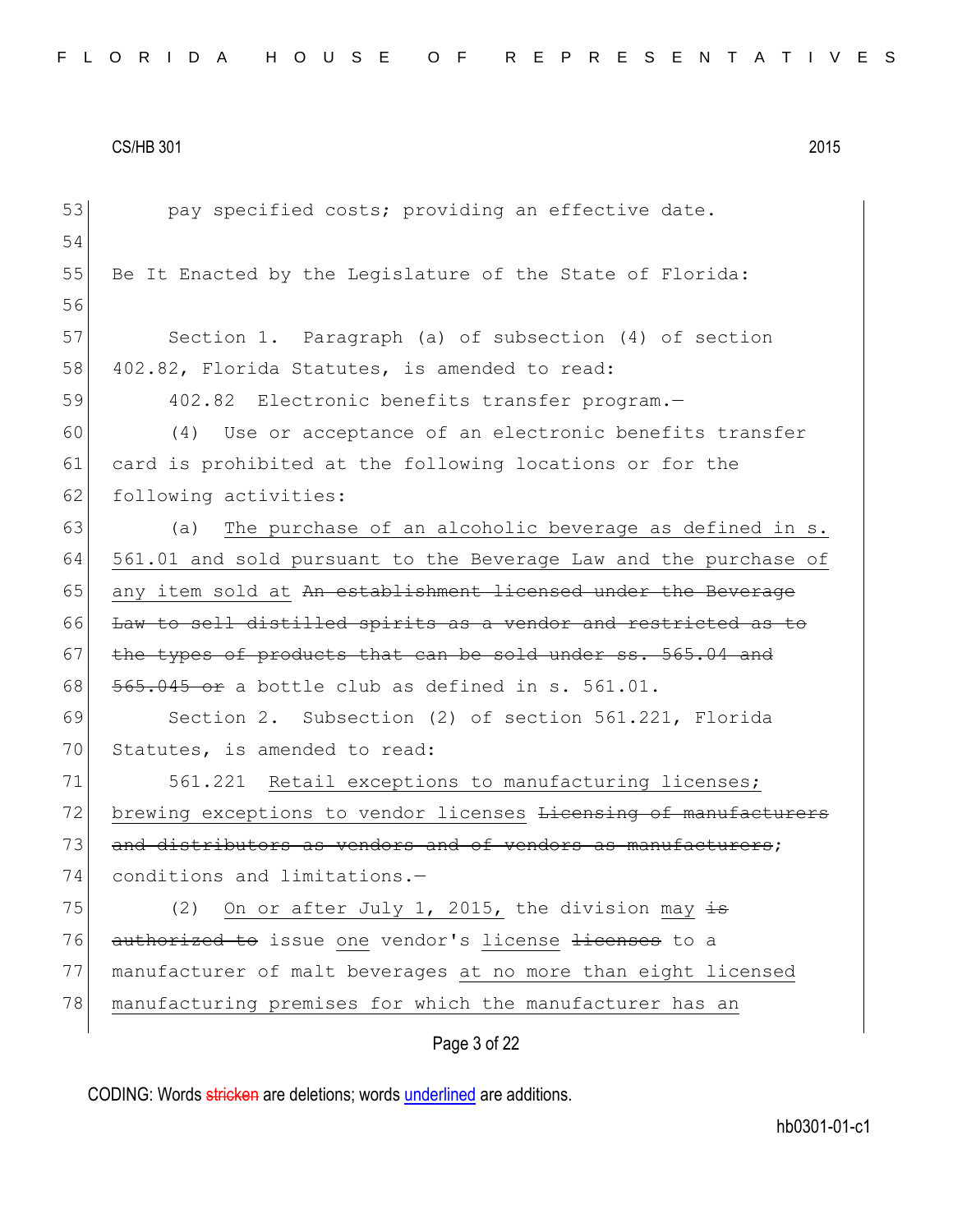| 79  | interest, directly or indirectly, in the license. The                 |
|-----|-----------------------------------------------------------------------|
| 80  | manufacturer must meet the following requirements:                    |
| 81  | (a) A transaction must be a face-to-face transaction,                 |
| 82  | which, notwithstanding s. $561.57(1)$ , requires the consumer to be   |
| 83  | physically present on the licensed manufacturing premises at the      |
| 84  | time of purchase, or submit and pay for an online order before        |
| 85  | picking up the beverages, and to take physical receipt of the         |
| 86  | beverages on the licensed manufacturing premises.                     |
| 87  | The vendor's license must be located on the licensed<br>(b)           |
| 88  | manufacturing premises consisting of a single complex that            |
| 89  | includes a brewery. Such premises may be divided by no more than      |
| 90  | one public street or highway. The licensed vendor premises shall      |
| 91  | be included on the sketch or diagram defining the licensed            |
| 92  | premises submitted with the manufacturer's license application        |
| 93  | pursuant to s. 561.01(11). All sketch or diagram revisions by         |
| 94  | the manufacturer must be approved by the division, and the            |
| 95  | division shall verify that the vendor premises operated by the        |
| 96  | licensed manufacturer is owned or leased by the manufacturer and      |
| 97  | is located on the licensed manufacturing premises.                    |
| 98  | The manufacturer may sell alcoholic beverages under<br>(C)            |
| 99  | its vendor's license as follows:                                      |
| 100 | 1. Malt beverages for:                                                |
| 101 | On-premises consumption;<br>а.                                        |
| 102 | Off-premises consumption in authorized containers<br>b.               |
| 103 | pursuant to s. 563.06(6); or                                          |
| 104 | Off-premises consumption in growlers pursuant to s.<br>$\mathtt{C}$ . |
|     | Page 4 of 22                                                          |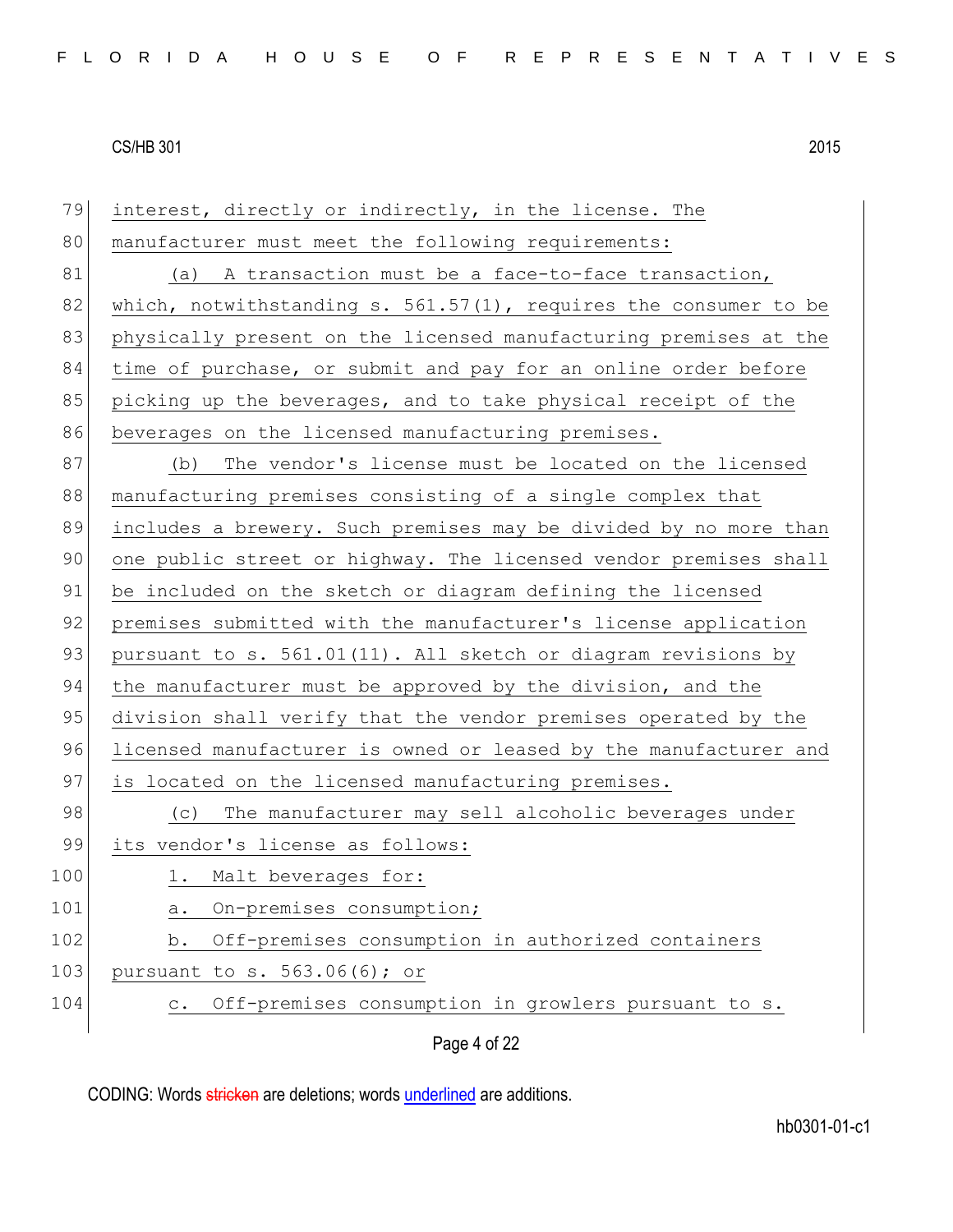$105$  563.06(7).

106 2. Any wine or liquor for on-premises or off-premises 107 consumption as authorized under its vendor's license. 108 (d) A manufacturer of malt beverages licensed pursuant to 109 this subsection is responsible for paying applicable excise 110 taxes to the division and submitting applicable reports pursuant 111 to ss. 561.50 and 561.55 with respect to the amount of malt 112 beverages manufactured and sold pursuant to its vendor's license 113 or given to consumers.

 (e) This subsection does not preclude a licensed manufacturer of malt beverages with a vendor's license from holding a permanent public food service establishment license 117 under chapter 509 on the licensed manufacturing premises.

118 (f) Notwithstanding any other provision of the Beverage 119 Law, a manufacturer holding multiple manufacturing licenses may 120 transfer malt beverages to a licensed facility, as provided in 121 s. 563.022(14)(d), in an amount up to the yearly production 122 amount at the receiving facility.

123 (g) A manufacturer or a group of manufacturers that are 124 connected may not hold vendor's licenses under this subsection 125 at more than a total of eight licensed manufacturing premises, 126 and a separate vendor's license is required for each 127 manufacturing premises. For purposes of this paragraph, a 128 | manufacturer is considered connected to another manufacturer if 129 it directly or indirectly, through one or more intermediaries, 130 controls or is controlled by, or is under common control with,

Page 5 of 22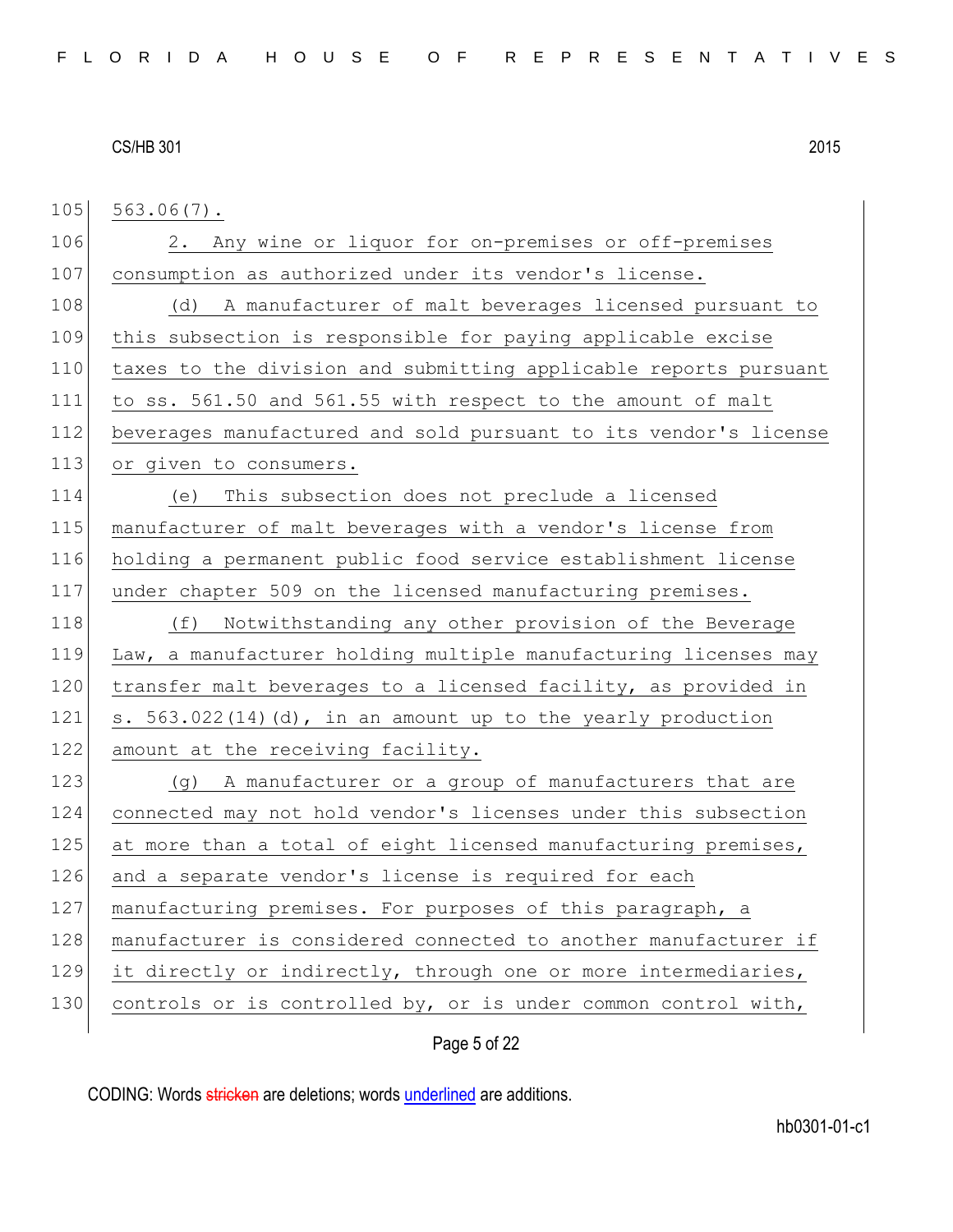| 131 | the other manufacturer. A manufacturer is also considered        |
|-----|------------------------------------------------------------------|
| 132 | connected to another manufacturer if either manufacturer has any |
| 133 | direct or indirect ownership interest in the other manufacturer; |
| 134 | if another person or entity has any direct or indirect ownership |
| 135 | interest in both manufacturers; or if both manufacturers have    |
| 136 | any common officer, director, or manager, operate under the      |
| 137 | direction of common management, or control any assets related to |
| 138 | a business for which a malt beverage manufacturer license is     |
| 139 | issued. However, an ownership interest of less than 10 percent   |
| 140 | in a manufacturer, including the purchase of stock, does not     |
| 141 | constitute an ownership interest sufficient to create a          |
| 142 | connection to that manufacturer under this paragraph, even if    |
| 143 | such manufacturer is also licensed as a distributor, for the     |
| 144 | sale of alcoholic beverages on property consisting of a single   |
| 145 | complex, which property shall include a brewery and such other   |
| 146 | structures which promote the brewery and the tourist industry of |
| 147 | the state. However, such property may be divided by no more than |
| 148 | one public street or highway.                                    |
| 149 | Section 3. Paragraph (c) is added to subsection (1) of           |
| 150 | section 561.32, Florida Statutes, to read:                       |
| 151 | 561.32 Transfer of licenses; change of officers or               |
| 152 | directors; transfer of interest.-                                |
| 153 | Licenses issued under the provisions of the Beverage<br>(1)      |
| 154 | Law shall not be transferable except as follows:                 |
| 155 | Before a manufacturer connects with one or more<br>(C)           |
| 156 | manufacturers as described in s. 561.221(2)(g), which would      |
|     |                                                                  |

Page 6 of 22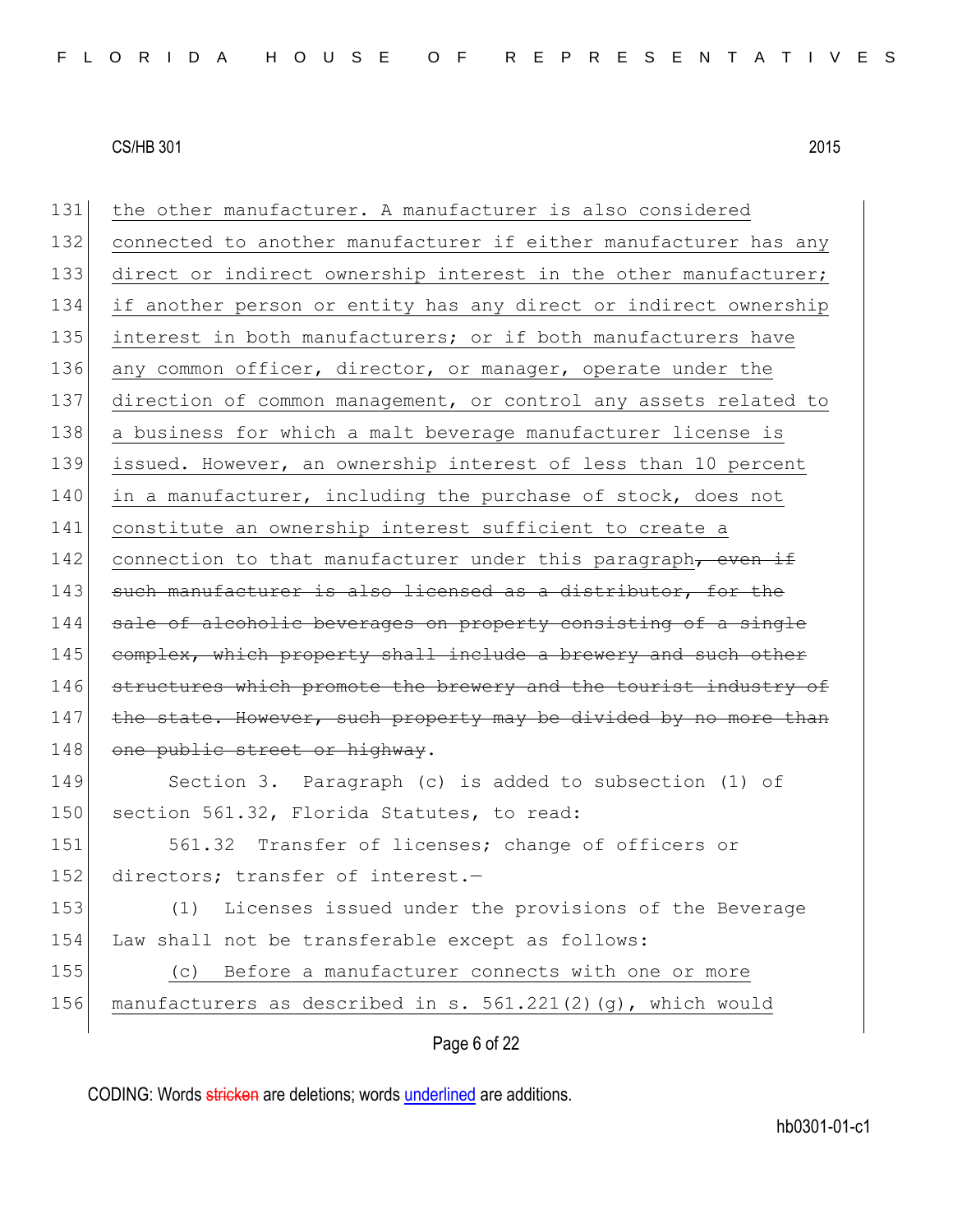157 result in the connected manufacturers together holding a number 158 of vendor's licenses in excess of the maximum number of licenses 159 allowed pursuant to s. 561.221(2), the manufacturer must submit 160 a detailed plan for divestment of the businesses for which the 161 excess licenses have been issued and have the divestment of 162 excess licenses completed at the time of the connection. The 163 manufacturers may obtain a transfer of the excess licenses to 164 the purchasers of the businesses if the application of the 165 purchaser is approved by the division in accordance with the 166 procedures provided in ss. 561.17, 561.18, 561.19, and 561.65. 167 Failure to comply with this paragraph shall subject all 168 connected manufacturers to disciplinary action.

169 Section 4. Subsection (14) of section 561.42, Florida 170 Statutes, is amended to read:

171 561.42 Tied house evil; financial aid and assistance to 172 vendor by manufacturer, distributor, importer, primary American 173 source of supply, brand owner or registrant, or any broker, 174 sales agent, or sales person thereof, prohibited; procedure for 175 enforcement; exception.-

176 (14) The division shall adopt reasonable rules governing 177 promotional displays and advertising, which rules shall not 178 conflict with or be more stringent than the federal regulations 179 pertaining to such promotional displays and advertising 180 furnished to vendors by distributors, manufacturers, importers, 181 primary American sources of supply, or brand owners or 182 registrants, or any  $\frac{b \cdot b}{c}$  sales agent, or sales person

Page 7 of 22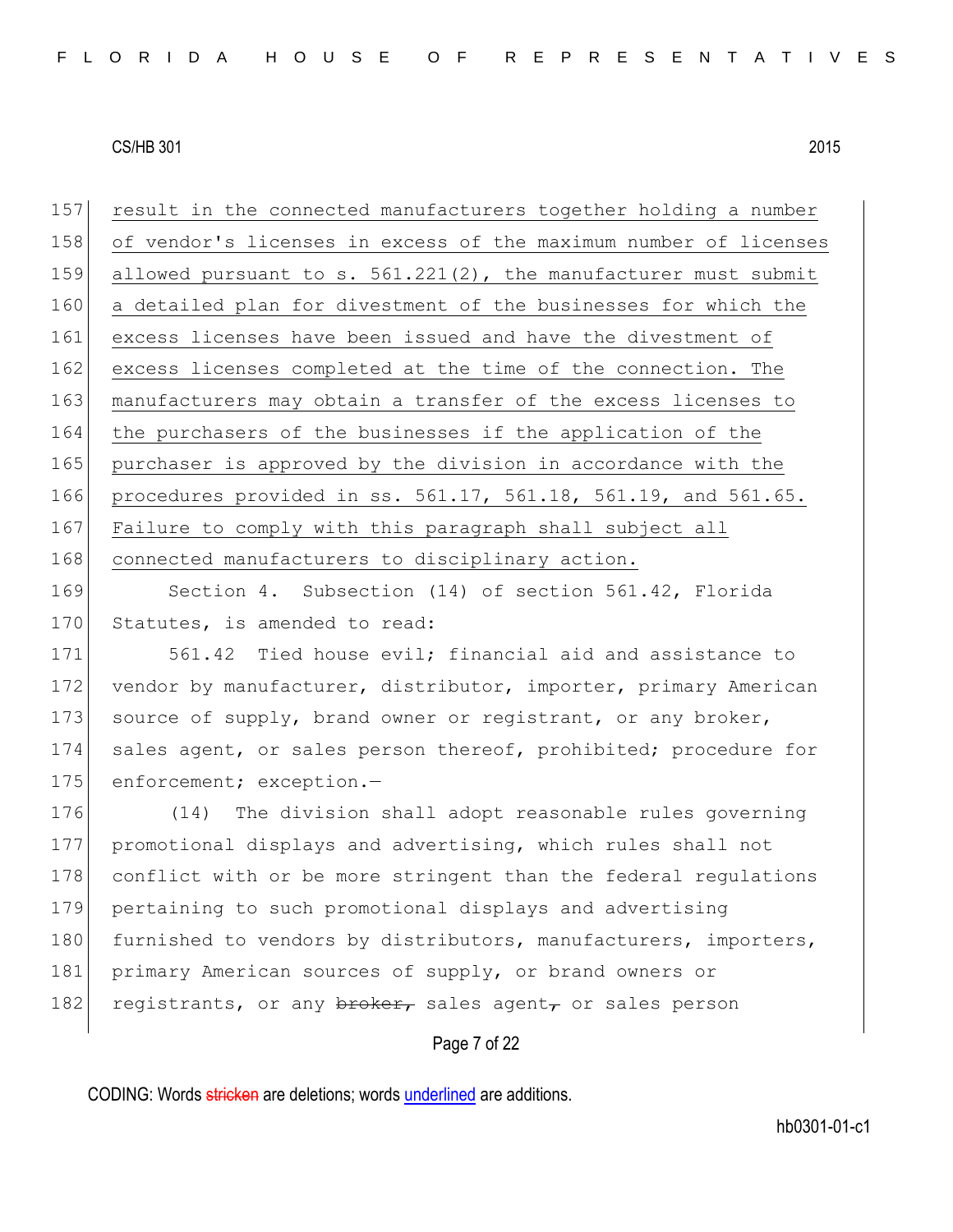183 thereof; however:

184 (a) If a manufacturer, distributor, importer, brand owner, 185 or brand registrant of malt beverage, or any  $\frac{b}{b}$  sales 186 agent $_{\tau}$  or sales person thereof, provides a vendor with 187 expendable retailer advertising specialties such as trays, 188 coasters, mats, menu cards, napkins, cups, glasses, 189 thermometers, and the like, such items may shall be sold only at 190 a price not less than the actual cost to the industry member who 191 initially purchased them, without limitation in total dollar 192 value of such items sold to a vendor.

193 (b) Without limitation in total dollar value of such items 194 provided to a vendor, a manufacturer, distributor, importer, 195 brand owner, or brand registrant of malt beverage, or any 196 broker, sales agent, or sales person thereof, may rent, loan 197 without charge for an indefinite duration, or sell durable 198 retailer advertising specialties such as clocks, pool table 199 lights, and the like, which bear advertising matter.

200 (c) If a manufacturer, distributor, importer, brand owner, 201 or brand registrant of malt beverage, or any broker, sales 202 agent, or sales person thereof, provides a vendor with consumer 203 advertising specialties such as ashtrays, T-shirts, bottle 204 openers, shopping bags, and the like, such items may  $shaH$  be 205 sold only at a price not less than the actual cost to the 206 industry member who initially purchased them, and but may be 207 sold without limitation in total value of such items sold to a 208 vendor.

# Page 8 of 22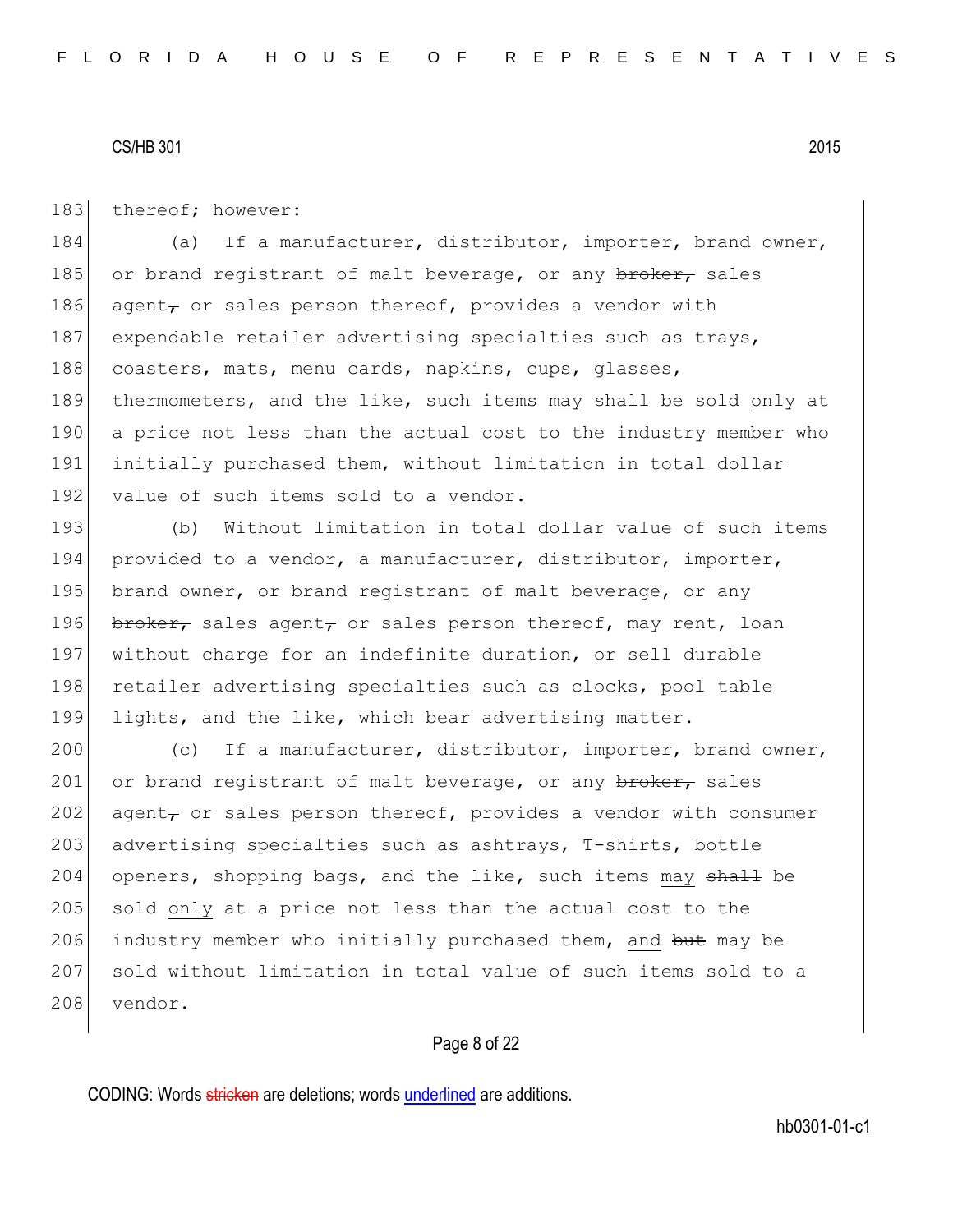209 (d) A manufacturer, distributor, importer, brand owner, or 210 brand registrant of malt beverage, or any  $\frac{b}{b}$  brands agent, 211 or sales person thereof, may provide consumer advertising 212 specialties described in paragraph (c) to consumers on any 213 vendor's licensed premises.

214 (e) Manufacturers, distributors, importers, brand owners, 215 or brand registrants of beer, and any broker, sales agent, or  $216$  sales person thereof, shall not conduct any sampling activities 217 that include tasting of their product at a vendor's premises 218 <del>licensed for off-premises sales only.</del>

219 (e) (f) A manufacturer Manufacturers, distributor 220 distributors, importer importers, brand owner owners, or brand 221 registrant registrants of malt beverages beer, and any broker, 222 sales agent, or sales person thereof or contracted third-party, 223 may shall not engage in cooperative advertising with a vendor 224 and may not name a vendor in any advertising for a malt beverage 225 tasting authorized under s. 563.09 vendors.

226  $(f)\left(\alpha\right)$  A distributor <del>Distributors</del> of malt beverages beer  $227$  may sell to a vendor  $\theta$  vendors draft equipment and tapping 228 accessories at a price not less than the cost to the industry 229 member who initially purchased them, except there is no required 230 charge, and the  $a$  distributor may exchange any parts that  $w$ hich 231 are not compatible with a competitor's system and are necessary 232 to dispense the distributor's brands. A distributor of malt 233 beverages beer may furnish to a vendor at no charge replacement 234 parts of nominal intrinsic value, including, but not limited to,

# Page 9 of 22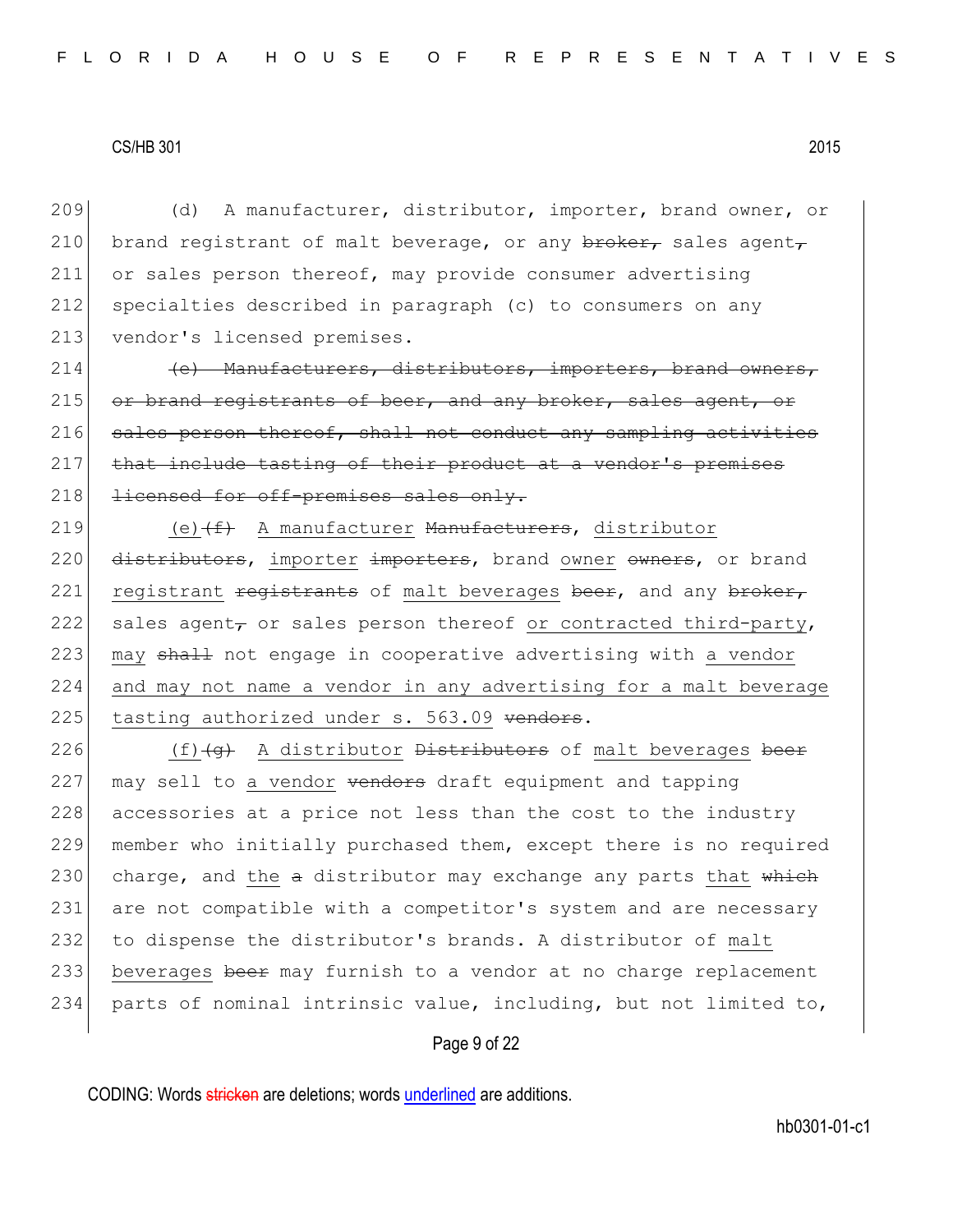235 washers, gaskets, tail pieces, hoses, hose connections, clamps, 236 plungers, and tap markers.

237 Section 5. Subsection (1) of section 561.5101, Florida 238 Statutes, is amended to read:

239 561.5101 Come-to-rest requirement; exceptions; penalties.-240 (1) For purposes of inspection and tax-revenue control, 241 all malt beverages, except those manufactured and sold by the 242 same licensee, pursuant to s.  $561.221(2)$  or (3)  $561.221(3)$ , must 243 come to rest at the licensed premises of an alcoholic beverage 244 wholesaler in this state before being sold to a vendor by the 245 wholesaler. The prohibition contained in this subsection does 246 not apply to the shipment of malt beverages commonly known as 247 private labels. The prohibition contained in this subsection 248 shall not prevent a manufacturer from shipping malt beverages 249 for storage at a bonded warehouse facility, provided that such 250 malt beverages are distributed as provided in this subsection or 251 to an out-of-state entity.

252 Section 6. Subsections  $(3)$ ,  $(4)$ ,  $(5)$ , and  $(6)$  of section 253 561.57, Florida Statutes, are amended to read:

254 561.57 Deliveries by licensees.-

 (3) A licensed vendor may transport alcoholic beverage purchases from a distributor's place of business to the vendor's licensed premises or off-premises storage, if the vehicle used 258 to transport the alcoholic beverages is owned or leased by the vendor or any person who has been disclosed on a license 260 application filed by the vendor and approved by the division and

# Page 10 of 22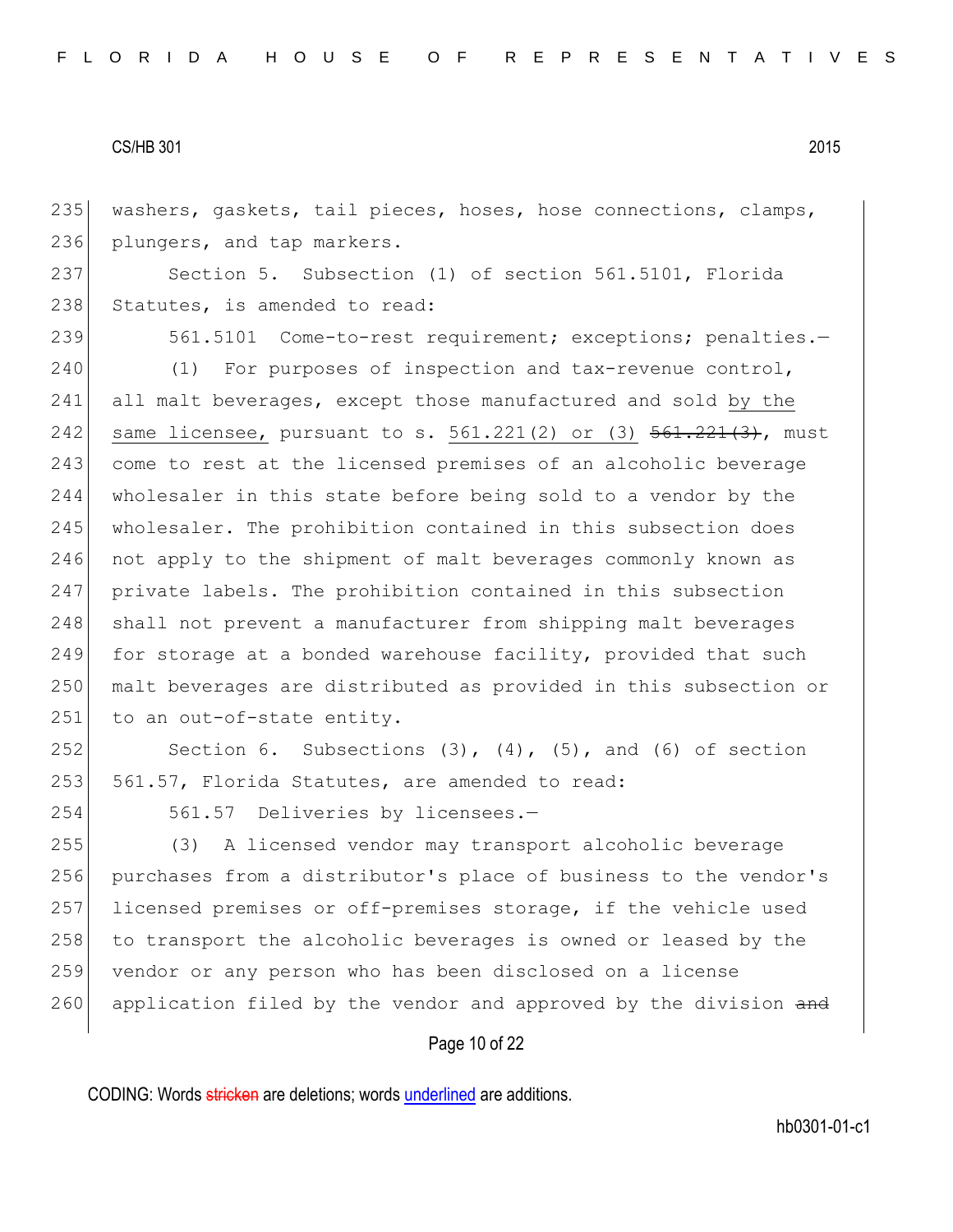261 a valid vehicle permit has been issued for such vehicle. A 262 vehicle owned or leased by a person disclosed on a license 263 application filed by the vendor and approved by the division 264 under this subsection must be operated by such person when 265 transporting alcoholic beverage purchases from a distributor's 266 place of business to the vendor's licensed premises or off-267 premises storage.

 $268$  (4) A vehicle permit may be obtained by a licensed vendor 269 or any person authorized in subsection (3) upon application and 270 payment of a fee of \$5 per vehicle to the division. The 271 signature of the person authorized in subsection (3) must be 272 included on the vehicle permit application. Such permit remains 273 valid and does not expire unless the vendor or any person 274 authorized in subsection (3) disposes of his or her vehicle, or 275 the vendor's alcoholic beverage license is transferred, 276 canceled, not renewed, or is revoked by the division, whichever 277 occurs first. The division shall cancel a vehicle permit issued  $278$  to a vendor upon request from the vendor. The division shall 279 cancel a vehicle permit issued to any person authorized in 280 subsection (3) upon request from that person or the vendor. By 281 acceptance of a vehicle permit, the vendor or any person 282 authorized in subsection (3) agrees that such vehicle is always 283 subject to inspection and search without a search warrant, for 284 the purpose of ascertaining that all provisions of the alcoholic 285 beverage laws are complied with, by authorized employees of the 286 division and also by sheriffs, deputy sheriffs, and police

Page 11 of 22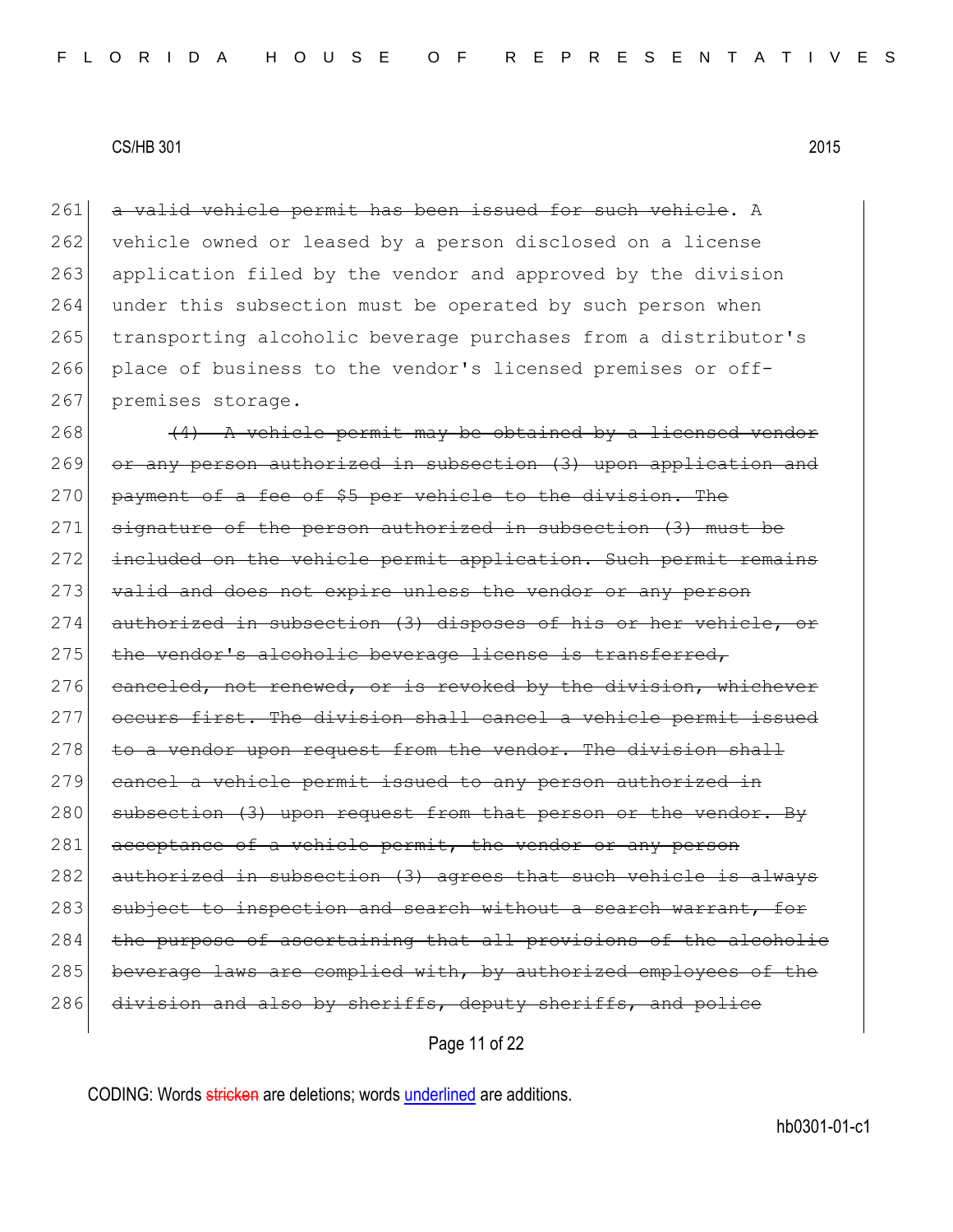287 officers during business hours or other times that the vehicle 288 is being used to transport or deliver alcoholic beverages. A 289 vehicle permit issued under this subsection and invoices or 290 sales tickets for alcoholic beverages purchased and transported 291 must be carried in the vehicle used by the vendor or any person 292 authorized in subsection (3) when the vendor's alcoholic 293 beverages are being transported or delivered.

294  $(4)$   $\leftarrow$  Nothing contained in this section shall prohibit 295 deliveries by the licensee from his or her permitted storage 296 area or deliveries by a distributor from the manufacturer to his 297 or her licensed premises; nor shall a pool buying agent be 298 prohibited from transporting pool purchases to the licensed 299 premises of his or her members with the licensee's owned or 300 leased vehicles, and in such cases, no vehicle permit shall be 301 required in the transporting of such alcoholic beverages. In 302 addition, a licensed salesperson of wine and spirits is 303 authorized to deliver alcoholic beverages in his or her vehicle  $304$  on behalf of the distributor without having to obtain a vehicle  $305$  permit.

306 (6) Common carriers are not required to have vehicle 307 permits to transport alcoholic beverages.

308 Section 7. Subsections  $(2)$ ,  $(3)$ ,  $(4)$ , and  $(5)$  of section 309 562.07, Florida Statutes, are amended to read:

310 562.07 Illegal transportation of beverages.—It is unlawful 311 for alcoholic beverages to be transported in quantities of more 312 than 12 bottles except as follows:

### Page 12 of 22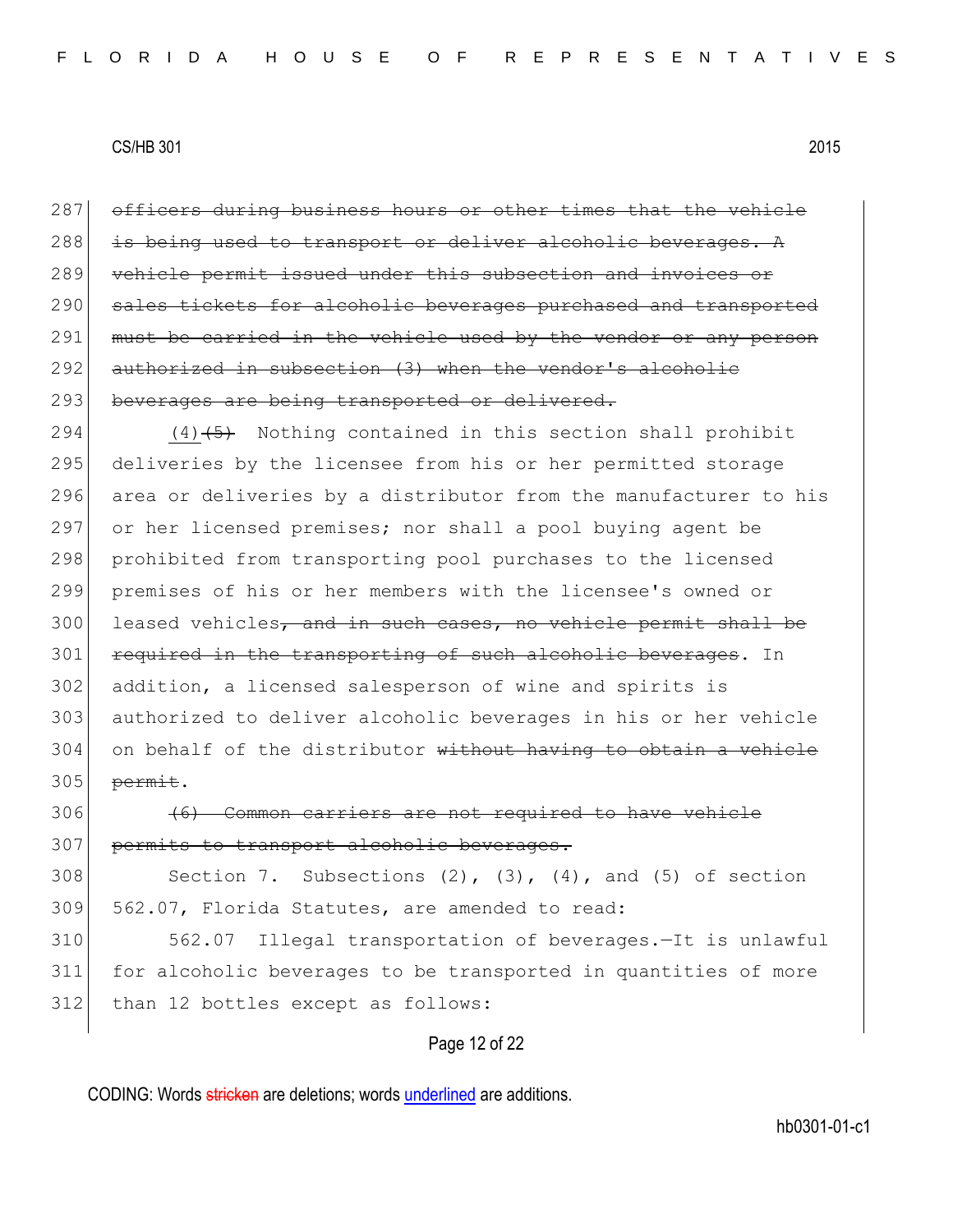| 313 | In the owned or leased vehicles of licensed vendors or<br>(2)    |
|-----|------------------------------------------------------------------|
| 314 | any persons authorized in s. 561.57(3) transporting alcoholic    |
| 315 | beverage purchases from the distributor's place of business to   |
| 316 | the vendor's licensed place of business or off-premises storage  |
| 317 | and to which said vehicles are carrying a permit and invoices or |
| 318 | sales tickets for alcoholic beverages purchased and transported  |
| 319 | as provided for in the alcoholic beverage law;                   |
| 320 | By individuals who possess such beverages not for<br>(3)         |
| 321 | resale within the state;                                         |
| 322 | By licensed manufacturers, distributors, or vendors<br>(4)       |
| 323 | transporting delivering alcoholic beverages pursuant to s.       |
| 324 | 561.57 away from their place of business in vehicles which are   |
| 325 | owned or leased by such licensees; and                           |
| 326 | By a vendor, distributor, pool buying agent, or<br>(5)           |
| 327 | salesperson of wine and spirits as outlined in s. 561.57(4)      |
| 328 | $561.57(5)$ .                                                    |
| 329 | Section 8. Subsection (6) is added to section $562.34$ ,         |
| 330 | Florida Statutes, to read:                                       |
| 331 | 562.34 Containers; seizure and forfeiture.-                      |
| 332 | Notwithstanding any provision of this section, it is<br>(6)      |
| 333 | not unlawful for any person to have in her or his possession,    |
| 334 | custody, or control a growler as described in s. $563.06(7)$ ,   |
| 335 | either full or empty, or to transport such growler.              |
| 336 | Section 9. Subsections (1) and (6) of section 563.06,            |
| 337 | Florida Statutes, are amended, subsection (7) is renumbered as   |
| 338 | subsection $(8)$ , and a new subsection $(7)$ is added to that   |
|     | Page 13 of 22                                                    |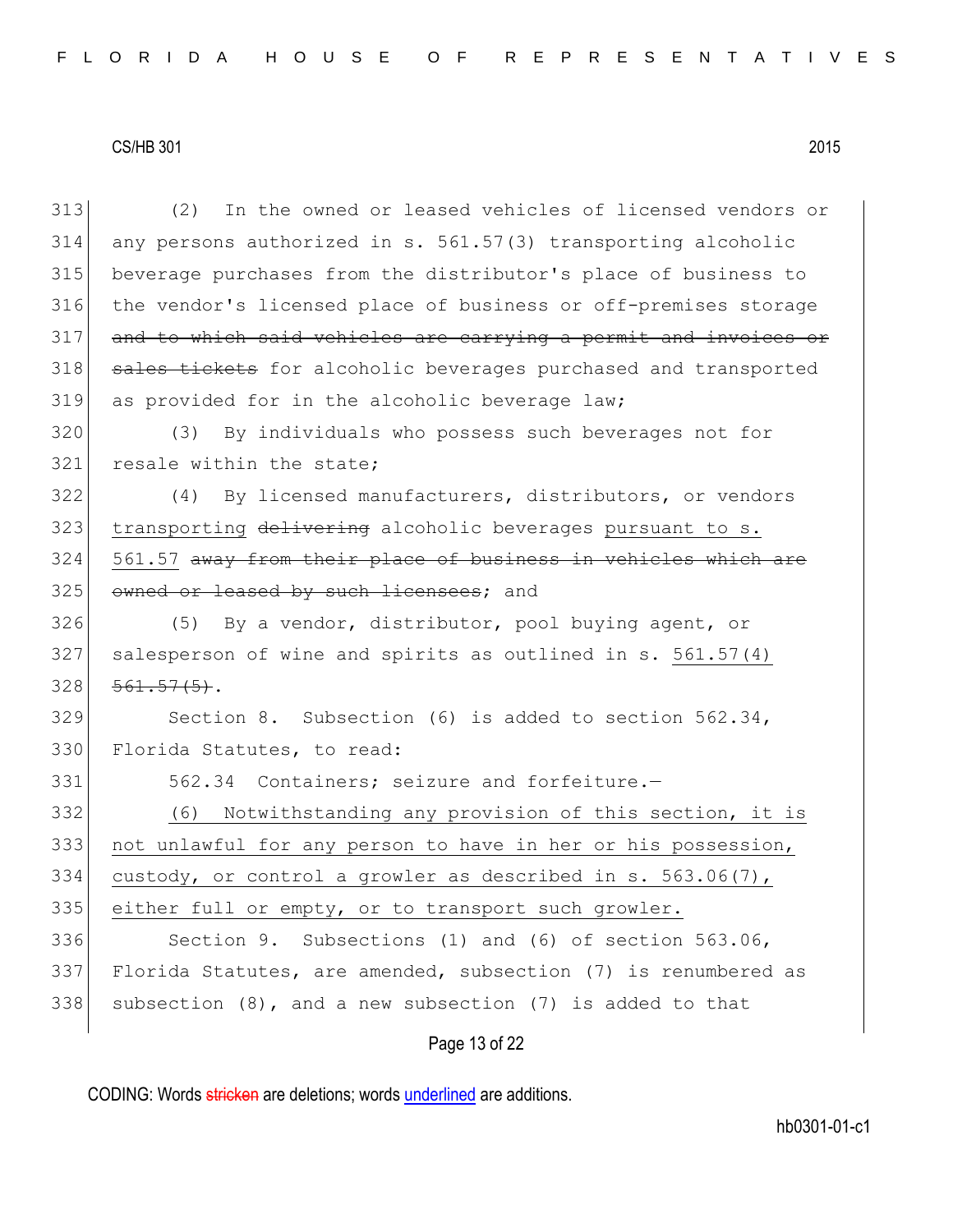339 section, to read:

340 563.06 Malt beverages; imprint on individual container; 341 size of containers; exemptions.-

 (1) On and after October 1, 1959, All taxable malt beverages packaged in individual containers possessed by any person in the state for the purpose of sale or resale in the 345 state, except operators of railroads, sleeping cars, steamships, buses, and airplanes engaged in interstate commerce and licensed under this section, shall have imprinted thereon in clearly legible fashion by any permanent method the word "Florida" or "FL" and no other state name or abbreviation of any state name in not less than 8-point type. The word "Florida" or "FL" shall appear first or last, if imprinted in conjunction with any manufacturer's code. A facsimile of the imprinting and its location as it will appear on the individual container shall be 354 submitted to the division for approval.

355 (6) With the exception of growlers as described in 356 subsection (7), all malt beverages packaged in individual 357 containers sold or offered for sale by vendors at retail in this 358 state shall be in individual containers containing no more than 359 32 ounces of such malt beverages;  $\frac{1}{2}$  bowever, that 360 nothing contained in this section shall affect malt beverages 361 packaged in bulk,  $\Theta$ r in kegs, or in barrels or in any individual 362 container containing 1 gallon or more of such malt beverage 363 regardless of individual container type.

364 (7) Notwithstanding any other provision of the Beverage

# Page 14 of 22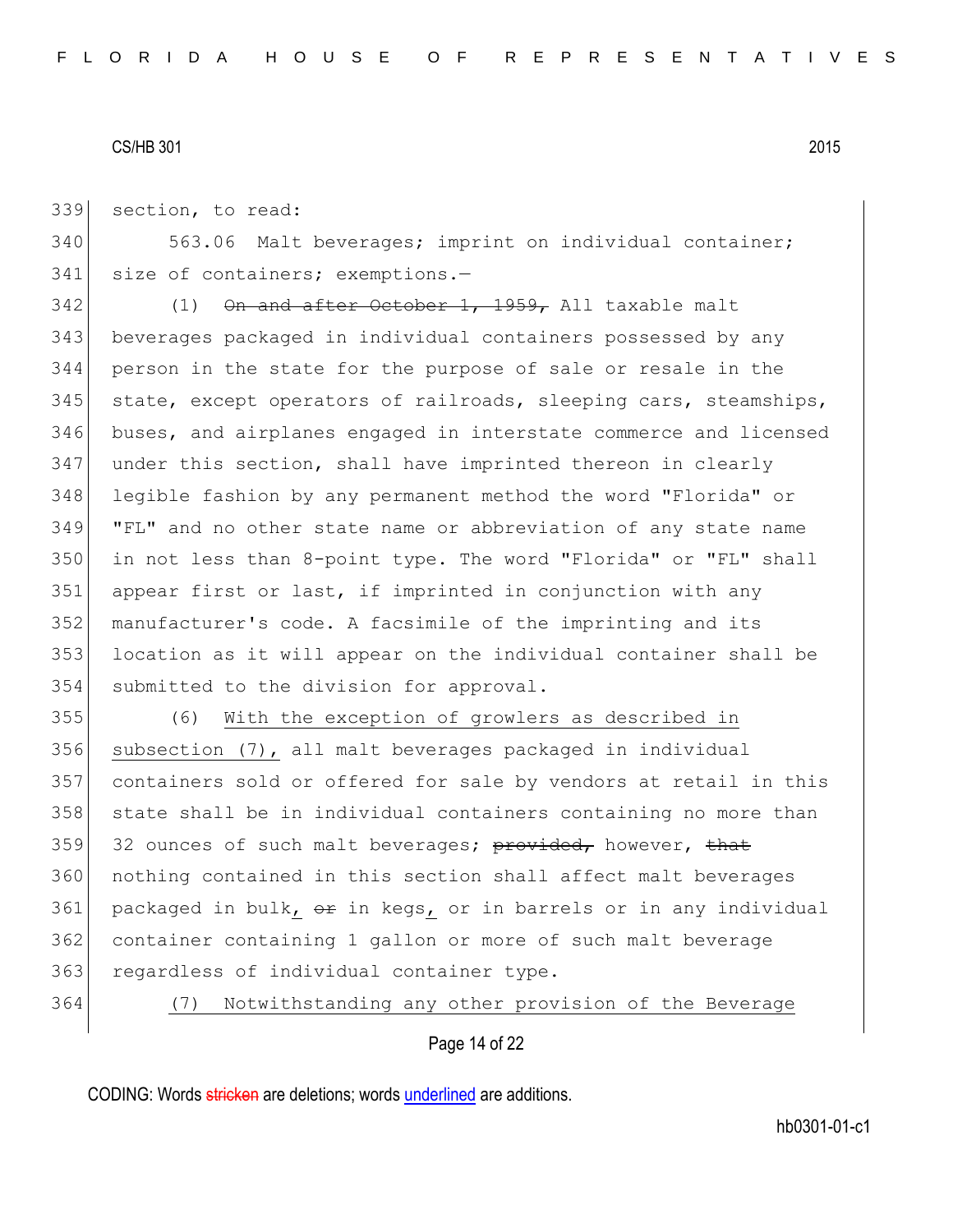Law, a malt beverage may be packaged in a growler, which is an individual container that holds 32, 64, or 128 ounces of such 367 malt beverage, if it is filled at the point of sale. (a) A growler may be filled or refilled by any of the following: 370 1. A licensed manufacturer of malt beverages holding a vendor's license under s. 561.221(2). 2. A vendor holding a quota license under s. 561.20(1) or s.  $565.02(1)$  (a) that authorizes the sale of malt beverages. 374 3. A vendor holding a license under s. 563.02(1)(b)-(f), 375 s.  $564.02(1)(b) - (f)$ , or s.  $565.02(1)(b) - (f)$ , unless such license 376 restricts the sale of malt beverages to sale for consumption 377 only on the premises of such vendor. 378 (b) A growler must include an imprint or label that provides information specifying the name of the manufacturer, 380 the brand, and the approximate percentage of alcohol by volume of the malt beverage. The container must have an unbroken seal 382 or be incapable of being immediately consumed. (c) A licensee authorized to fill or refill growlers may not use growlers for the purposes of distribution or sale outside of the licensed manufacturing premises or licensed vendor premises. 387 (d) A person, firm, or corporation, including its agents, officers, or employees, that violates subsection (7) commits a misdemeanor of the first degree, punishable as provided in s.  $775.082$  or s. 775.083, and the license held by the person, firm,

Page 15 of 22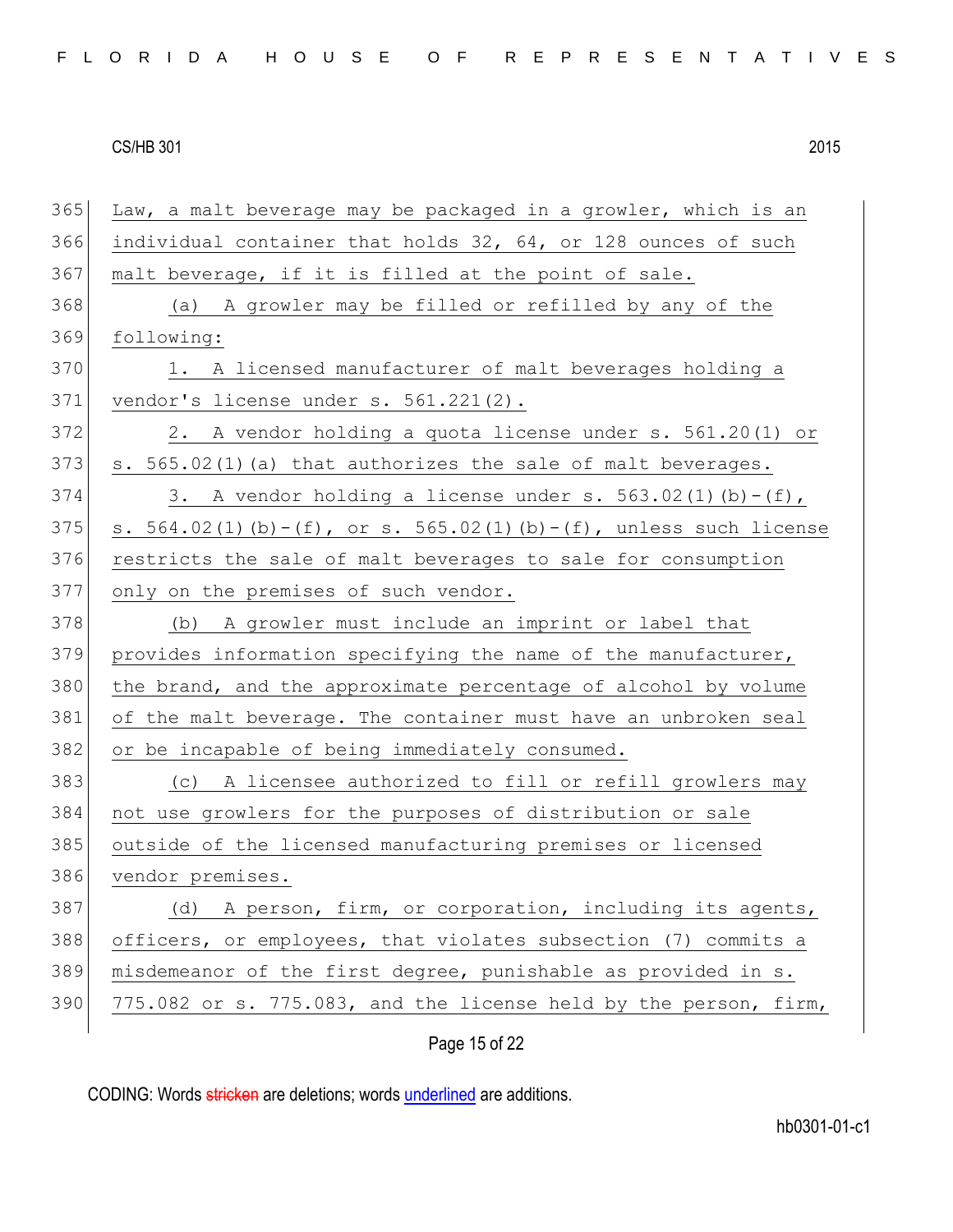| 391 | or corporation, if any, is subject to revocation or suspension   |
|-----|------------------------------------------------------------------|
| 392 | by the division. A person, firm, or corporation, including its   |
| 393 | agents, officers, or employees, that violates paragraph (b) is   |
| 394 | subject to a fine by the division of up to \$250.                |
| 395 | Section 10. Section 563.09, Florida Statutes, is created         |
| 396 | to read:                                                         |
| 397 | 563.09 Malt beverage tastings by distributors and                |
| 398 | manufacturers.-                                                  |
| 399 | (1) A manufacturer, distributor, or importer of malt             |
| 400 | beverages, or any contracted third-party agent thereof, may      |
| 401 | conduct sampling activities that include the tasting of malt     |
| 402 | beverage products on:                                            |
| 403 | (a) The licensed premises of a vendor authorized to sell         |
| 404 | alcoholic beverages by the drink for consumption on premises; or |
| 405 | The licensed premises of a vendor authorized to sell<br>(b)      |
| 406 | alcoholic beverages only in sealed containers for consumption    |
| 407 | off premises if:                                                 |
| 408 | 1. The licensed premises is at an establishment with at          |
| 409 | least 10,000 square feet of interior floor space exclusive of    |
| 410 | storage space not open to the general public; or                 |
| 411 | 2. The licensed premises is a package store licensed under       |
| 412 | s. $565.02(1)(a)$ .                                              |
| 413 | A malt beverage tasting conducted under this section<br>(2)      |
| 414 | must be limited to and directed toward the general public of the |
| 415 | age of legal consumption.                                        |
| 416 | For a malt beverage tasting conducted under this<br>(3)          |
|     | Page 16 of 22                                                    |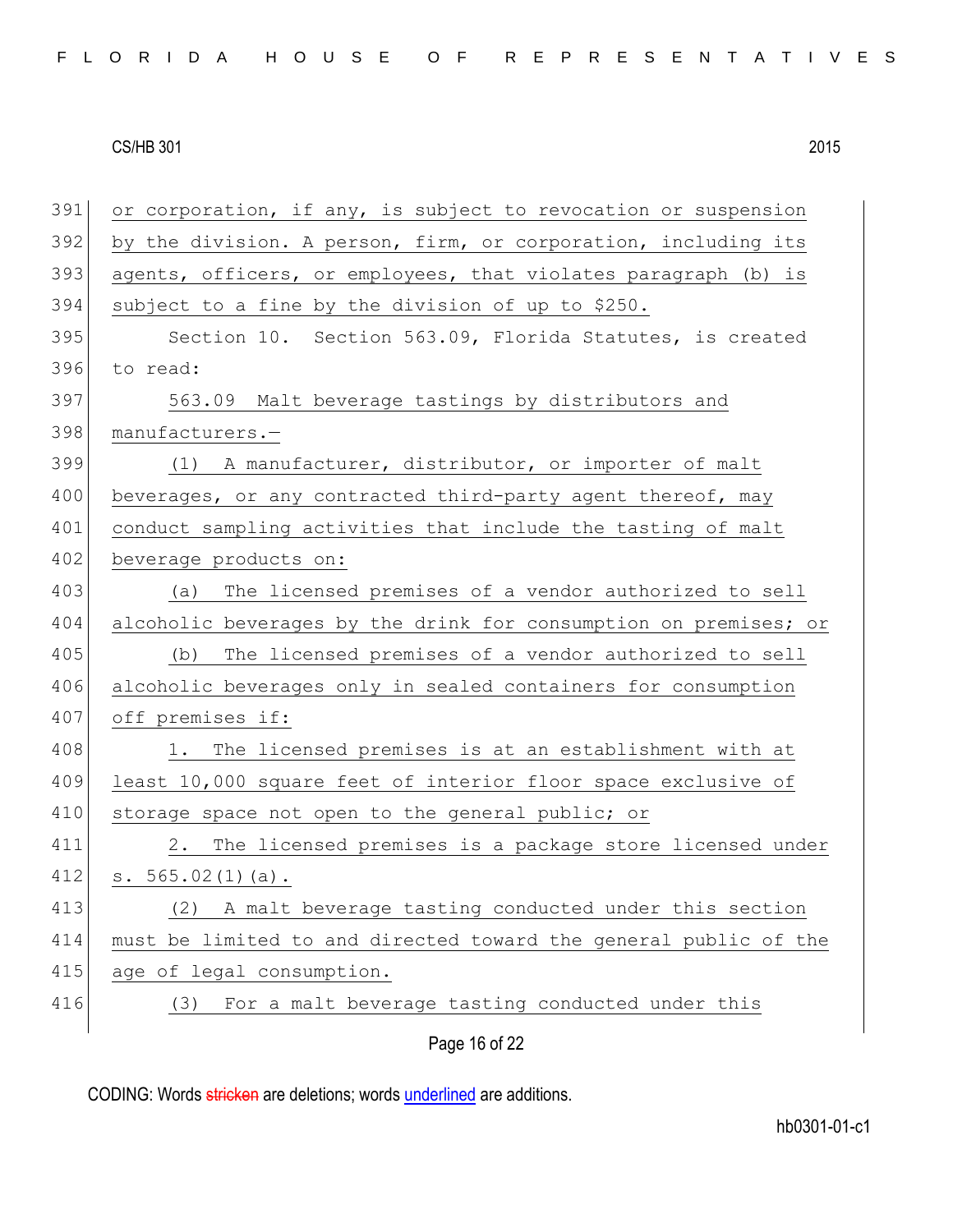Page 17 of 22 417 section on the licensed premises of a vendor authorized to sell 418 alcoholic beverages for consumption on premises, each serving of 419 a malt beverage to be tasted must be provided to the consumer by 420 the drink in a tasting cup, glass, or other open container and 421 may not be provided by the package in an unopened can or bottle 422 or in any other sealed container. 423 (4) For a malt beverage tasting conducted under this 424 section on the licensed premises of a vendor authorized to sell 425 alcoholic beverages only in sealed containers for consumption 426 off premises, the tasting must be conducted in the interior of 427 the building constituting the vendor's licensed premises and 428 each serving of a malt beverage to be tasted must be provided to 429 the consumer in a tasting cup having a capacity of 3.5 ounces or 430 less. 431 (5) A manufacturer, distributor, or importer, or any 432 contracted third-party agent thereof, may not pay a vendor, and 433 a vendor may not accept, a fee or compensation of any kind, 434 including the provision of a malt beverage at no cost or at a 435 reduced cost, to authorize the conduct of a malt beverage 436 tasting under this section. 437 (6)(a) A manufacturer, distributor, or importer, or any 438 contracted third-party agent thereof, conducting a malt beverage 439 tasting under this section must provide all of the beverages to 440 be tasted, must have paid all excise taxes on those beverages 441 which are required of the manufacturer or distributor, and must 442 return to the manufacturer's or distributor's inventory all of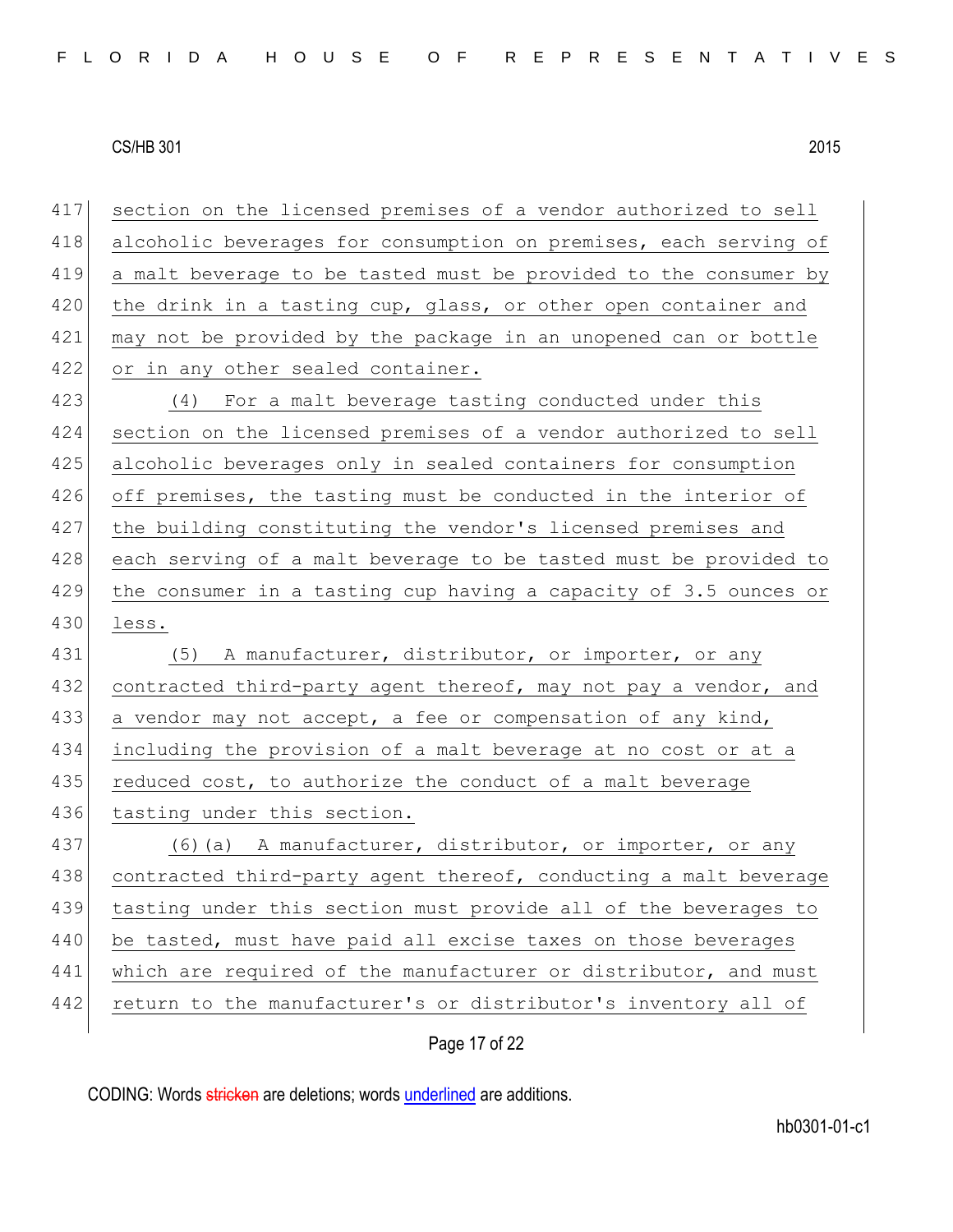Page 18 of 22 443 the malt beverages provided for the tasting that remain 444 unconsumed after the tasting. More than one tasting may be held 445 on the licensed premises each day, but only one manufacturer, 446 distributor, or importer, or contracted third-party agent 447 thereof, may conduct a tasting on the premises at any one time. 448 (b) This subsection does not preclude a manufacturer, 449 distributor, or importer, or any contracted third-party agent 450 thereof, from buying the malt beverages that it provides for the 451 tasting from a vendor at no more than the retail price, but all 452 of the malt beverages so purchased and provided for the tasting 453 which remain unconsumed after the tasting must be removed from 454 the premises of the tasting and properly disposed of. 455 (7) A manufacturer, distributor, or importer of malt 456 beverages that contracts with a third-party agent to conduct a 457 malt beverage tasting under this section on its behalf is 458 responsible for any violation of this section by such agent. 459 (8) This section does not preclude a vendor from 460 conducting a malt beverage tasting on its licensed premises 461 using malt beverages from its own inventory. 462 (9) This section is supplemental to and does not supersede 463 any special act or ordinance. 464 (10) The division may, pursuant to ss. 561.08 and 561.11, 465 adopt rules to implement, administer, and enforce this section. 466 Section 11. Section 563.10, Florida Statutes, is created 467 to read: 468 563.10 Craft brewery signage.—Upon the request of a craft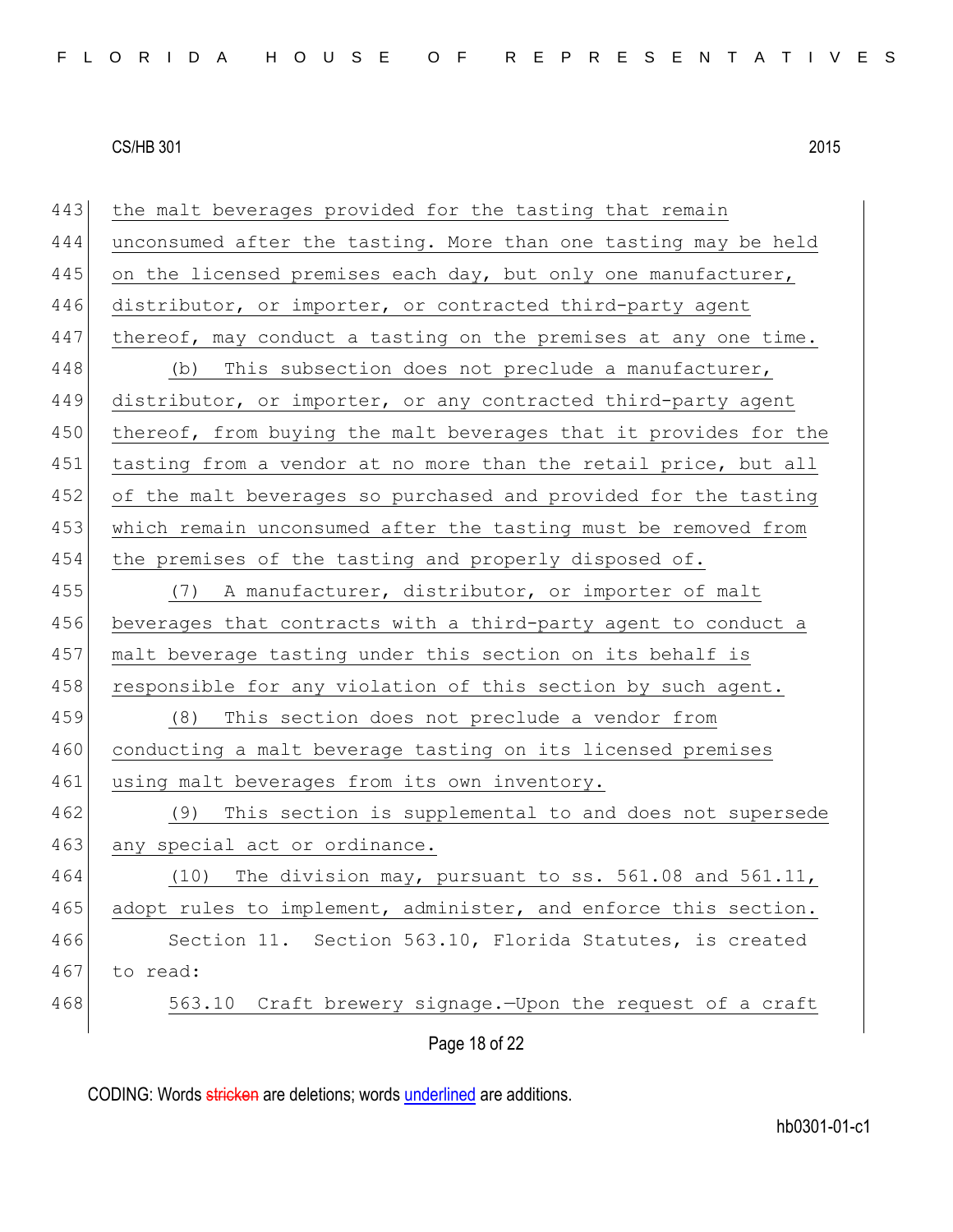Page 19 of 22 469 brewery licensed in this state, the Department of Transportation 470 shall install directional signs for the craft brewery on the 471 rights-of-way of interstate highways and primary and secondary 472 roads in accordance with Florida's Highway Guide Sign Program as 473 provided in chapter 14-51, Florida Administrative Code. A craft 474 brewery licensed in this state that requests placement of a 475 directional sign through the department's permit process shall 476 pay all associated costs. 477 Section 12. Paragraphs (a) and (b) of subsection (1) of 478 section 565.03, Florida Statutes, are redesignated as paragraphs 479 (b) and  $(c)$ , respectively, a new paragraph (a) is added to that 480 subsection, paragraph (c) of subsection (2) is amended, and 481 subsection (7) is added to that section, to read: 482 565.03 License fees; manufacturers, distributors, brokers, 483 sales agents, and importers of alcoholic beverages; vendor 484 licenses and fees; craft distilleries.-485 (1) As used in this section, the term: 486 (a) "Branded product" means any distilled spirits product 487 manufactured on site which requires a federal certificate and 488 label approval pursuant to the Federal Alcohol Administration 489 Act or federal regulations. 490 (2) 491 (c) A craft distillery licensed under this section may 492 sell to consumers, at its souvenir gift shop, branded products 493 spirits distilled on its premises in this state in factory-494 sealed containers that are filled at the distillery for off-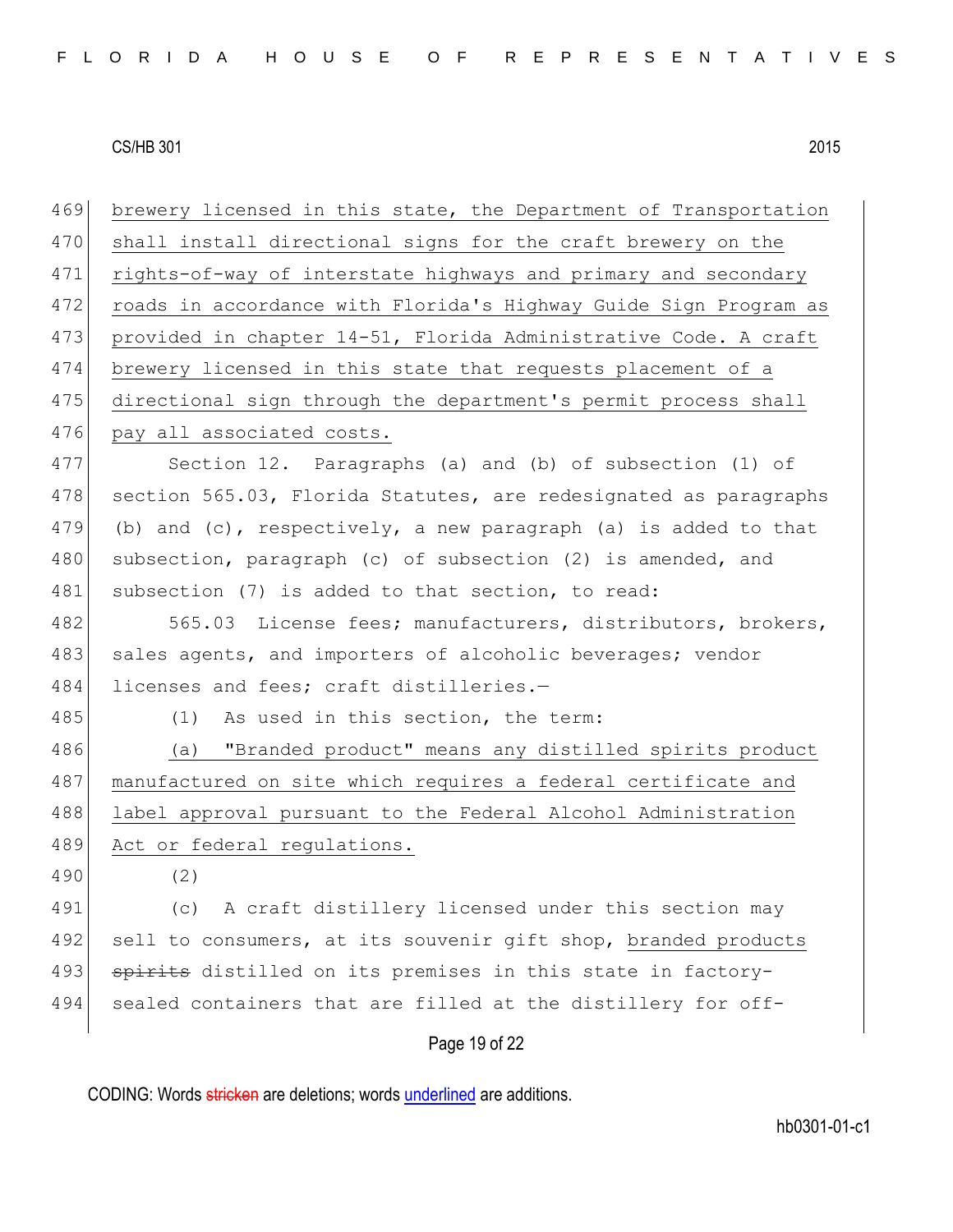495 premises consumption. Such sales are authorized only on private 496 property contiguous to the licensed distillery premises in this 497 state and included on the sketch or diagram defining the 498 licensed premises submitted with the distillery's license 499 application. All sketch or diagram revisions by the distillery 500 shall require the division's approval verifying that the 501 souvenir gift shop location operated by the licensed distillery 502 is owned or leased by the distillery and on property contiguous 503 to the distillery's production building in this state.

504 1. A craft distillery or licensed distillery may not sell 505 any factory-sealed individual containers of spirits except in 506 face-to-face sales transactions with consumers who are making a 507 purchase, per calendar year, of no more than:

508 a. Two individual containers of each branded product; 509 b. Three individual containers of a single branded product 510 and one individual container of a second branded product; or 511 c. Four individual containers of a single branded product. 512 2. Each container must: 513 a. Be sold in a face-to-face transaction with the consumer 514 at the distillery's licensed premises in this state. 515 b. Comply with the container limits in s. 565.10.

516 c. Be purchased for the consumer's personal use and not  $517$  for resale two or fewer individual containers, that comply with 518 the container limits in s. 565.10, per calendar year for the 519 consumer's personal use and not for resale and who are present 520 at the distillery's licensed premises in this state.

Page 20 of 22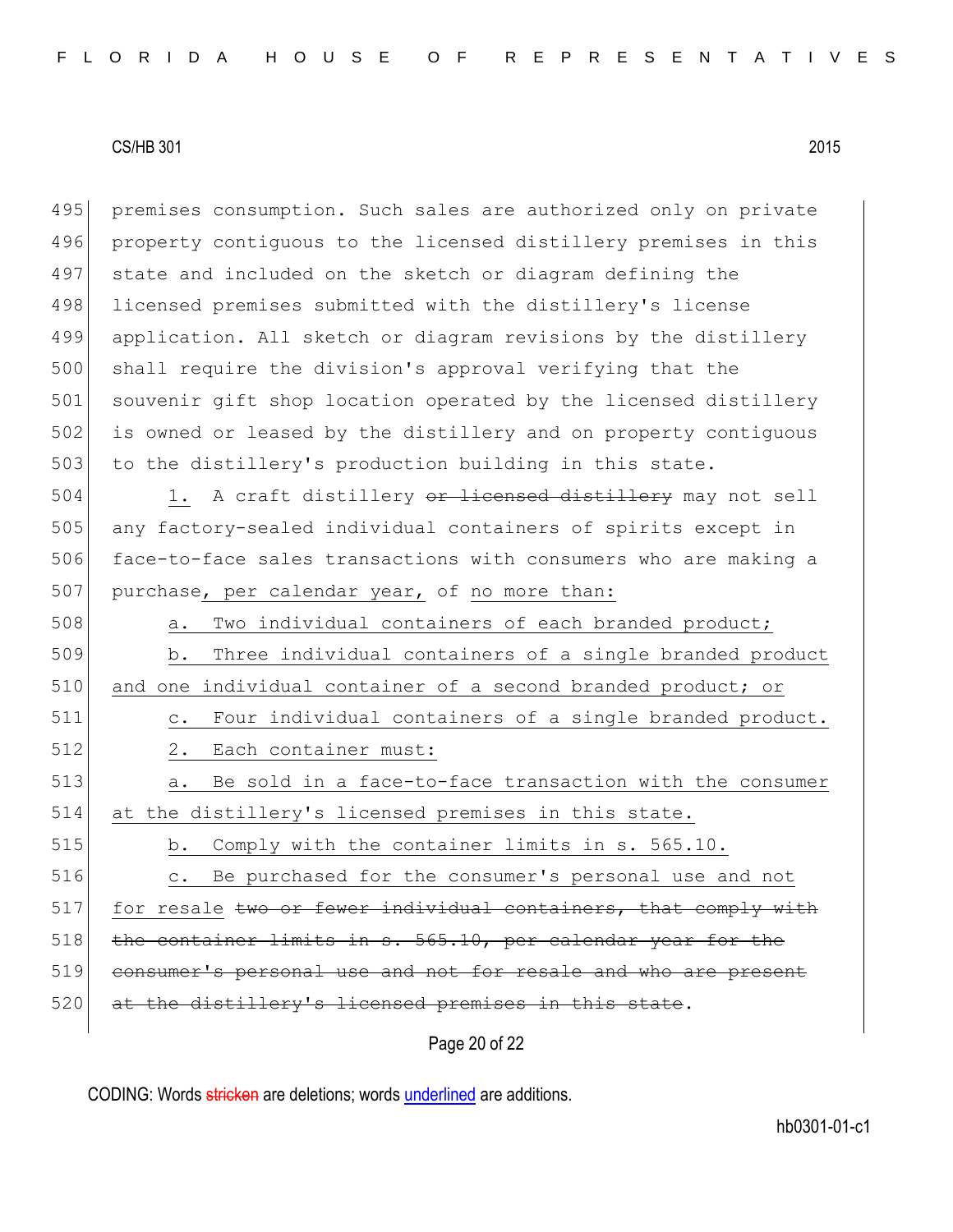$521$  3.1. A craft distillery must report to the division within 522 5 days after it reaches the production limitations provided in 523 paragraph (1)(b)  $\left(1\right)$   $\left(1\right)$   $\left(1\right)$ . Any retail sales to consumers at the 524 craft distillery's licensed premises are prohibited beginning 525 the day after it reaches the production limitation.

526 4.<del>2.</del> A craft distillery may not  $\theta$  only ship or f arrange to 527 ship<del>, or deliver</del> any of its distilled spirits to consumers and 528 may sell and deliver its distilled spirits only to consumers within the state in a face-to-face transaction at the distillery property. However, a craft distiller licensed under this section may ship, arrange to ship, or deliver such spirits to manufacturers of distilled spirits, wholesale distributors of distilled spirits, state or federal bonded warehouses, and exporters.

535 5.3. Except as provided in subparagraph 6. 4., it is 536 unlawful to transfer a distillery license for a distillery that 537 produces 75,000 or fewer gallons per calendar year of distilled 538 spirits on its premises or any ownership interest in such 539 license to an individual or entity that has a direct or indirect 540 ownership interest in any distillery licensed in this state; 541 another state, territory, or country; or by the United States 542 government to manufacture, blend, or rectify distilled spirits 543 for beverage purposes.

544 6.4. A craft distillery shall not have its ownership 545 affiliated with another distillery, unless such distillery 546 produces 75,000 or fewer gallons per calendar year of distilled

# Page 21 of 22